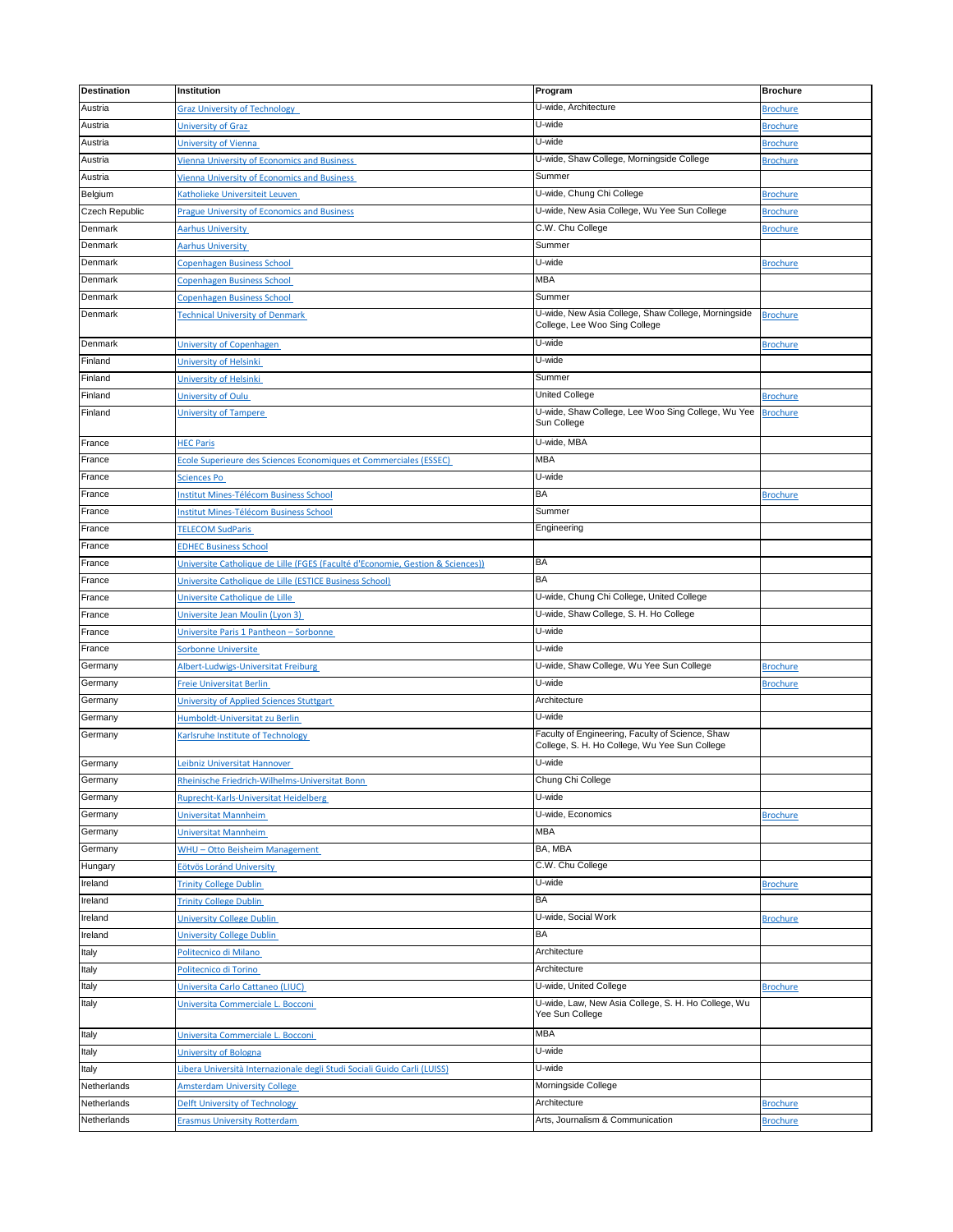| <b>Destination</b>    | Institution                                                  | Program                                                                                  | <b>Brochure</b> |
|-----------------------|--------------------------------------------------------------|------------------------------------------------------------------------------------------|-----------------|
| Netherlands           | <b>Erasmus University Rotterdam</b>                          | Social Science                                                                           |                 |
| Netherlands           | <b>Erasmus University Rotterdam</b>                          | U-wide Erasmus University College                                                        | <b>Brochure</b> |
| Netherlands           | <b>Erasmus University Rotterdam</b>                          | <b>BA</b>                                                                                | <b>Brochure</b> |
| Netherlands           | <b>Erasmus University Rotterdam</b>                          | <b>MBA</b>                                                                               |                 |
| Netherlands           | eiden University                                             | U-wide                                                                                   |                 |
| Netherlands           | <b>Maastricht University</b>                                 | U-wide Arts and Social Sciences                                                          |                 |
| Netherlands           | <b>Maastricht University</b>                                 | U-wide School of Business and Economics                                                  | <b>Brochure</b> |
| Netherlands           | <b>Maastricht University</b>                                 | UW University College Maastricht                                                         | <b>Brochure</b> |
| Netherlands           | <b>Maastricht University</b>                                 | Law                                                                                      |                 |
| Netherlands           |                                                              | Public Health                                                                            |                 |
| Netherlands           | <b>Maastricht University</b><br><b>Maastricht University</b> |                                                                                          |                 |
|                       |                                                              | Psychology                                                                               |                 |
| Netherlands           | <b>Tilburg University</b>                                    | U-wide, New Asia College, Shaw College                                                   | <b>Brochure</b> |
| Netherlands           | University of Groningen                                      | U-wide, New Asia College, Wu Yee Sun College                                             |                 |
| Netherlands           | <b>Utrecht University</b>                                    | U-wide                                                                                   |                 |
| Netherlands           | <b>Utrecht University</b>                                    | Economics                                                                                |                 |
| Netherlands           | <b>Utrecht University</b>                                    | U-wide Faculty of Geosciences                                                            |                 |
| Netherlands           | <b>Utrecht University</b>                                    | University College Utrecht - Morningside College, S. H.<br>Ho College, C. W. Chu College |                 |
| Netherlands           | <b>Utrecht University</b>                                    | Summer                                                                                   |                 |
| Norway                | University of Bergen                                         | U-wide                                                                                   |                 |
| Norway                | University of Bergen                                         | Law                                                                                      |                 |
| Norway                | University of Oslo                                           | U-wide                                                                                   |                 |
| Poland                | <b>Warsaw School of Economics</b>                            | U-wide                                                                                   | <b>Brochure</b> |
| Russia                | <b>Saint Petersburg State University</b>                     | MBA                                                                                      |                 |
| South Africa          | Stellenbosch University                                      | U-wide, S. H. Ho College                                                                 | <b>Brochure</b> |
| South Africa          | <b>Stellenbosch University</b>                               | Summer                                                                                   |                 |
| Spain                 | <b>ESADE Business School</b>                                 | <b>BA</b>                                                                                | <b>Brochure</b> |
| Spain                 | <b>ESADE Business School</b>                                 | <b>MBA</b>                                                                               |                 |
| Spain                 | <b>E Business School</b>                                     | <b>BA</b>                                                                                |                 |
| Spain                 | Universitat Pompeu Fabra                                     | U-wide, United College                                                                   |                 |
| Spain                 | University of Navarra                                        | U-wide                                                                                   |                 |
| Sweden                | <b>Chalmers University of Technology</b>                     | Engineering, Science                                                                     |                 |
| Sweden                | <b>Karlstad University</b>                                   | U-wide, Lee Woo Sing College, Science                                                    | <b>Brochure</b> |
|                       |                                                              | Engineering, Science                                                                     |                 |
| Sweden                | <b>KTH Royal Institute of Technology</b>                     | U-wide                                                                                   |                 |
| Sweden                | und University                                               |                                                                                          | <b>Brochure</b> |
| Sweden                | <b>Lund University</b>                                       | BA                                                                                       |                 |
| Sweden                | <b>Malmo University</b>                                      | U-wide, New Asia College                                                                 | <b>Brochure</b> |
| Sweden                | <b>Orebro University</b>                                     | U-wide, Chung Chi College                                                                | <b>Brochure</b> |
| Sweden                | <b>Stockholm University</b>                                  | U-wide                                                                                   | <b>Brochure</b> |
| Sweden                | <b>Stockholm University</b>                                  | <b>BA</b>                                                                                |                 |
| Sweden                | <b>Stockholm University</b>                                  | Summer                                                                                   |                 |
| Sweden                | University of Gothenburg                                     | U-wide, United College, Shaw College                                                     |                 |
| Sweden                | <b>Uppsala University</b>                                    | U-wide, Shaw College, Lee Woo Sing College, Wu Yee<br>Sun College                        | <b>Brochure</b> |
| Switzerland           | Ecole Polytechnique Federale Lausanne (EPFL)                 | Engineering                                                                              |                 |
| Switzerland           | <b>ETH Zurich</b>                                            | Engineering, Science                                                                     |                 |
| Switzerland           | University of Bern                                           | U-wide                                                                                   |                 |
| Switzerland           | University of Fribourg                                       | U-wide                                                                                   | <b>Brochure</b> |
| Switzerland           | University of Geneva                                         | U-wide                                                                                   |                 |
| Switzerland           | <b>University of Geneva</b>                                  | Summer                                                                                   |                 |
| Switzerland           | University of Lausanne                                       | U-wide                                                                                   |                 |
| Switzerland           | University of St. Gallen                                     | U-wide                                                                                   | <b>Brochure</b> |
| Switzerland           | University of St. Gallen                                     | <b>MBA</b>                                                                               |                 |
| Switzerland           | University of Zurich                                         | U-wide                                                                                   |                 |
| Turkey                | <b>Koc University</b>                                        | U-wide                                                                                   |                 |
| United Kingdom        | <b>Aston University</b>                                      | U-wide                                                                                   | <b>Brochure</b> |
| <b>United Kingdom</b> | <b>Aston University</b>                                      | <b>BA</b>                                                                                | <b>Brochure</b> |
| United Kingdom        | <b>Cardiff University</b>                                    | BA                                                                                       |                 |
| United Kingdom        | City, University of London                                   | <b>BA</b>                                                                                |                 |
| <b>United Kingdom</b> | <b>Durham University</b>                                     | U-wide, Law                                                                              |                 |
| United Kingdom        | Imperial College London                                      | <b>MBA</b>                                                                               |                 |
|                       |                                                              |                                                                                          |                 |